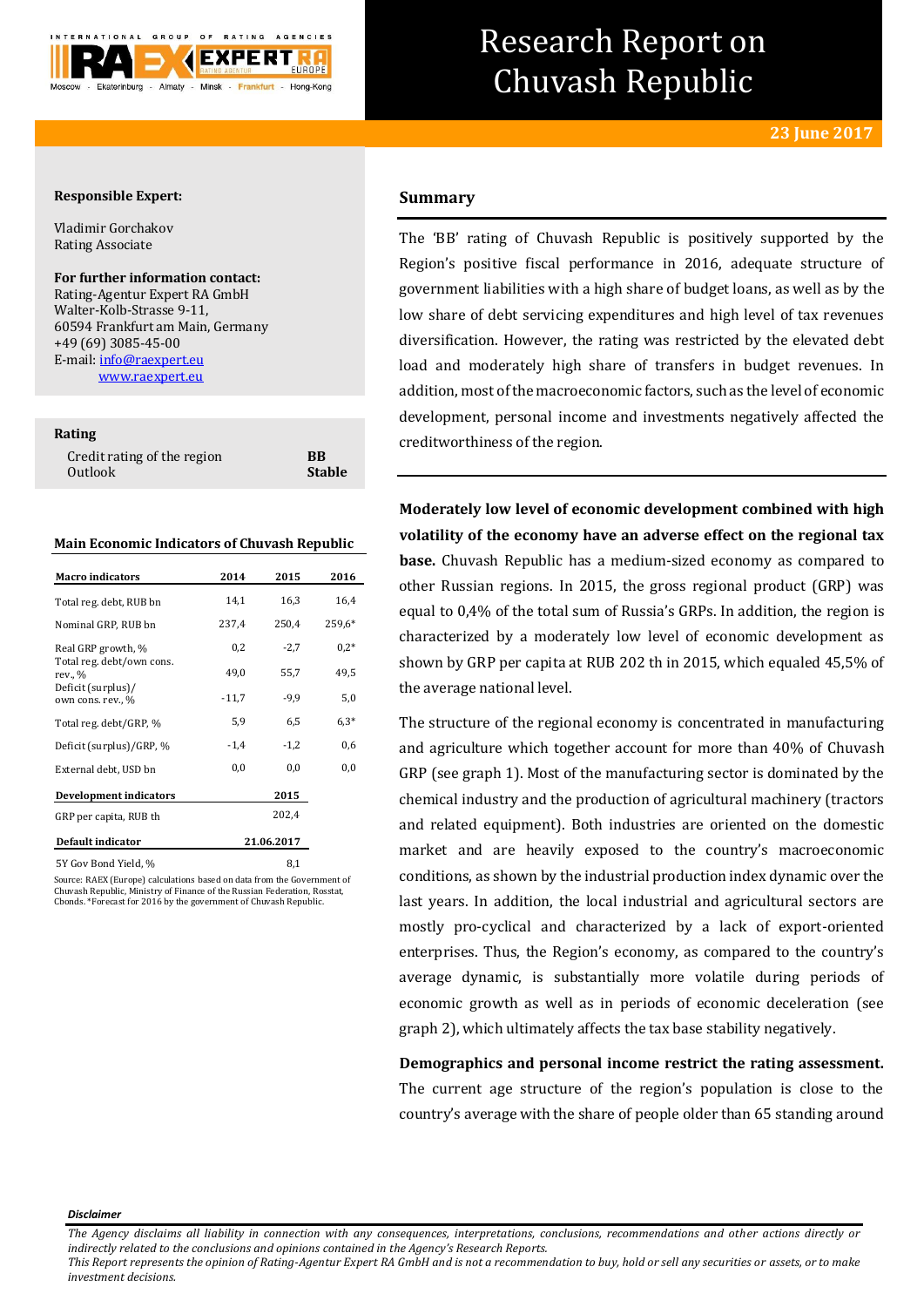

**Graph 1:** Structure GRP in 2015, %



Source: RAEX (Europe) calculations based on data from the Rosstat

**Graph 2:** Real GRP dynamics, y-o-y, %



Source: RAEX (Europe) calculations based on data from the Rosstat

**Graph 3:** Dynamics of investment in fixed capital in real terms, y-o-y, %



Source: RAEX (Europe) calculations based on data from the Rosstat

24% of total population as of 2015. In addition, the dependency ratio<sup>1</sup> was equal to 74,1% in 2015, close to the country's average during the same period. However, this ratio has been growing at a pace higher than the national average over the last years, and we expect it to exceed Russia's average level within the following years. As a result, this is likely to introduce pressure on the regional budget through the need of additional expenditures on the social and health care infrastructure.

Chuvash Republic is also characterized by a moderately low level of nominal wages and personal income as compared to its national peers. In 2016, the average monthly nominal salary per employee in the region was equal to RUB 22,7 th or 61% of the country's average, while net personal income amounted to RUB 17,7 th, which represented 57,7% of the country's average. In real terms, the average salary grew by 1,2% in 2016, while the net personal income dropped by 8,3% in the same period. In addition, the region is characterized by an elevated share of social payments in the structure of personal income (24,6% as compared to 18,3% country average). All this has an adverse effect on the personal income tax base, and therefore restricts the creditworthiness assessment.

**Low current and historical levels of investments negatively affected the region's creditworthiness.** In 2016, Chuvash Republic received only 0,3% of Russia's total investments in fixed capital, occupying the 62nd position out of 85 regions. Furthermore, per capita volumes of investments are significantly below the average level which was 40,2% in 2016. The real volume of fixed capital investments declined in 2016 for the fourth year in a row (see graph 3). This restrains the potential economic growth and increases the risk of need of additional public spending on infrastructure in the future. Therefore, this factor has a strong adverse effect on the assessment of the region's creditworthiness.

**Dynamics of tax revenues and its structure are positive, but dependence on another budget tier is still high.** Chuvash Republic showed a substantial increase in the consolidated budget revenues in 2016 with a y-o-y nominal growth rate of 10% as compared to a 6,6% increase of all Russian regions' revenues. Such a positive dynamic was mostly driven by tax revenues, which grew by 15,7% in nominal terms. The key drivers of this dynamic were corporate profit tax and excises, which increased by 36% and 37% y-o-y respectively due to better performance of the financial and chemical industries of the region, as well as due to implementation of the new methods to control the volumes of

<sup>1</sup> Dependency ratio is a measure which shows the number of dependents (aged 0-14 and over the age of 65) to the total population aged from 15 to 64.

#### *Disclaimer*

**.** 

*The Agency disclaims all liability in connection with any consequences, interpretations, conclusions, recommendations and other actions directly or indirectly related to the conclusions and opinions contained in the Agency's Research Reports. This Report represents the opinion of Rating-Agentur Expert RA GmbH and is not a recommendation to buy, hold or sell any securities or assets, or to make investment decisions.*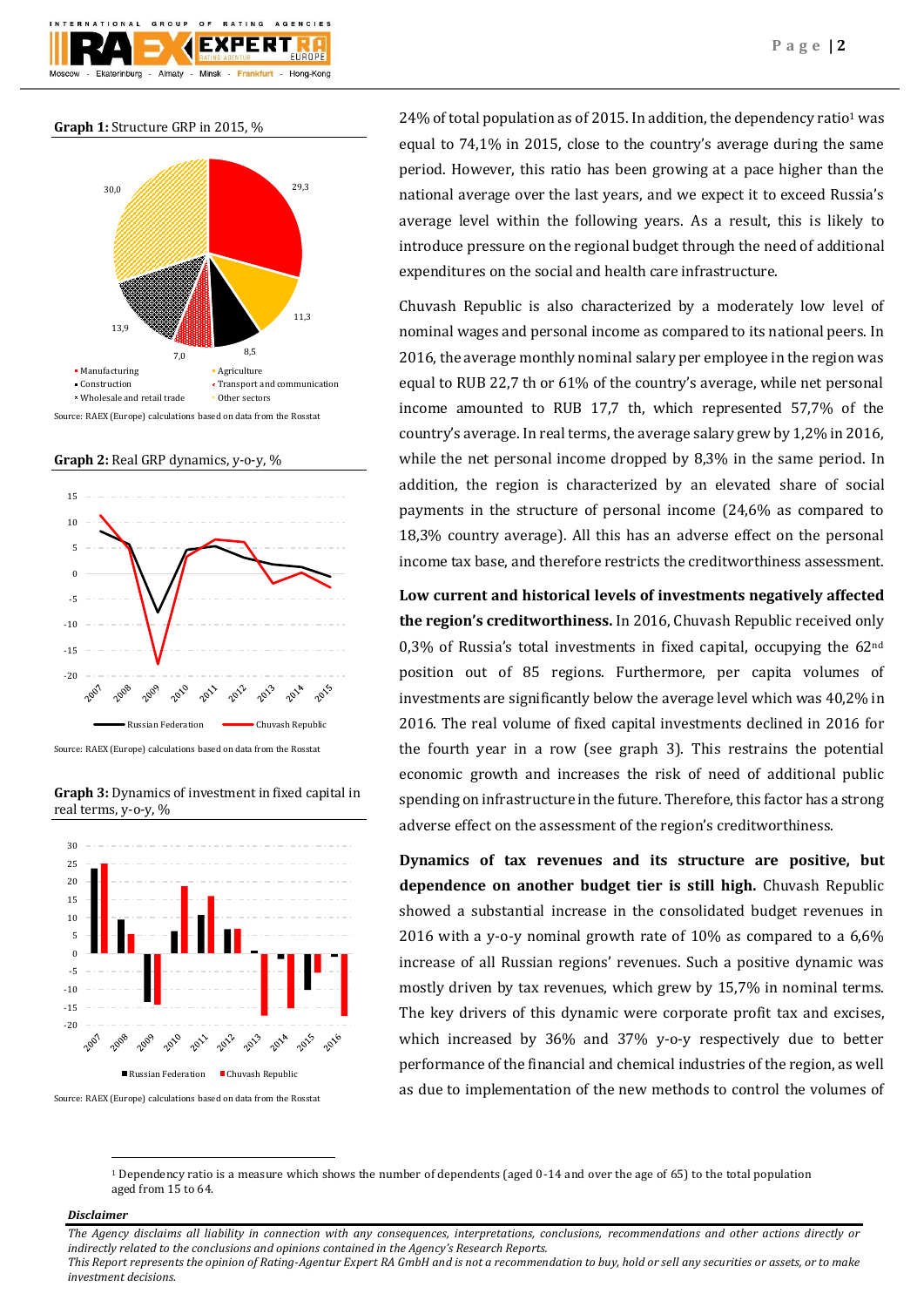



Source: RAEX (Europe) calculations based on data from the Ministry of Finance of the Russian Federation





Source: RAEX (Europe) calculations based on data from the Ministry of Finance of the Russian Federation





Source: RAEX (Europe) calculations based on data from the Ministry of Finance of the Russian Federation

alcohol production2. In addition, the volume of personal income tax transferred to the regional budget increased by 5,1%. The three aforementioned taxes formed accounted for 77% of tax revenues in 2016 (see graph 4).

The overall structure of tax revenues of Chuvash Republic is assessed positively by the Agency due to the fact that none of the taxes represented more than 50% of total tax revenues, and the key tax payers are attributed to different industries with different market risks exposure. In addition, the ten largest tax payers accounted for around 25% of taxes collected on the territory of the region at all budget tiers.

Chuvash Republic is still characterized by an elevated share of transfers from the higher budget tier and, therefore, the region has high selffinancing risks. These funds amounted to 32,1% of consolidated budget revenues as compared with 16,5% for aggregated regional budgets. However, these shares have shown a long-term declining trend over the last years, which is considered as a positive factor by the Agency (see graph 5).

**Significant fiscal surplus with favorable expenditures structure and good quality of budget management.** In 2016 the government of Chuvash Republic continued to consolidate its budget as evidenced by the decrease of total expenditures by 0,3% y-o-y in nominal terms. In combination with the revenues dynamic, it resulted in a fiscal surplus of 3,4% and 5,0% relative to total and own revenues respectively. This is considered as a significant improvement, taking into account a 2015 deficit of 6,6% and 10% respectively (see graph 6).

The Region has a favorable budget expenditures structure, with the share of CAPEX at 13% of total expenditures of the consolidated budget in 2016 as compared to 12,6% for accumulated budgets of all Russian regions. The share of salaries and other related payments was as low as 6,2% for the same period as compared to average of 10%. This creates additional space for the regional government to cut expenditures in case of a drop in revenues and, therefore, partly offsets the risks of debt increase.

In addition, the quality of the regional budget management also positively influenced the rating assessment as Chuvash Republic was considered a region with an "acceptable quality of budget management" by the Ministry of Finance of the Russian Federation in its 2015 results assessment.

#### *Disclaimer*

**.** 

*The Agency disclaims all liability in connection with any consequences, interpretations, conclusions, recommendations and other actions directly or indirectly related to the conclusions and opinions contained in the Agency's Research Reports.*

*This Report represents the opinion of Rating-Agentur Expert RA GmbH and is not a recommendation to buy, hold or sell any securities or assets, or to make investment decisions.*

<sup>2</sup> One of the largest taxpayers in Chuvash Republic are beer-producers. The federal government of Russia obliged all producers of alcoholic products to implement new system of controlling the volume of production, in order to avoid underestimation of it and therefore underestimation of excises payable to the regional budgets.